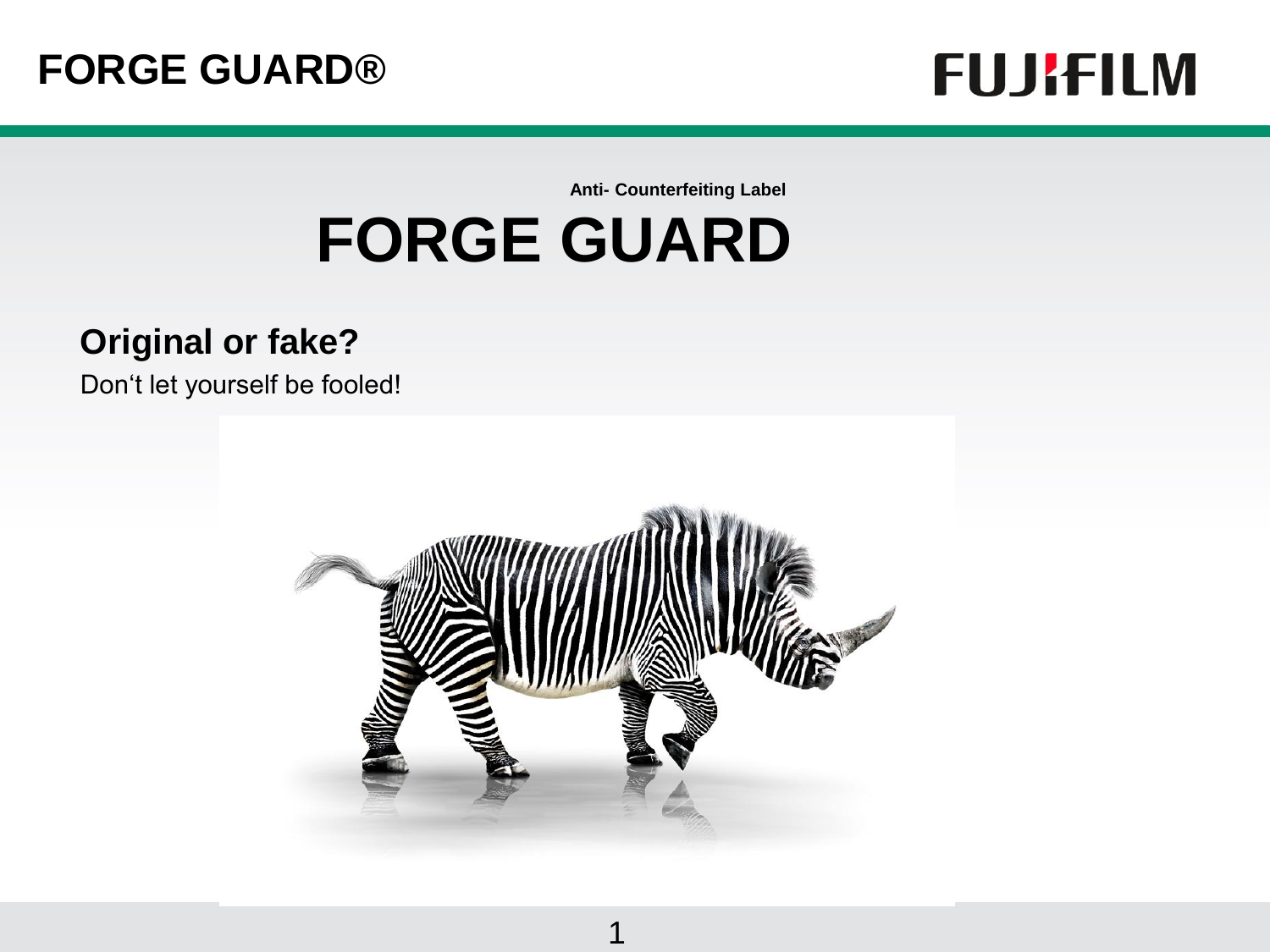### **FUJIFILM**

#### **Easy to be confused?**



May be here not. In the free economy it's very often more difficult to distinguish original or fake products.

Thereby fakes often cause enormous losses.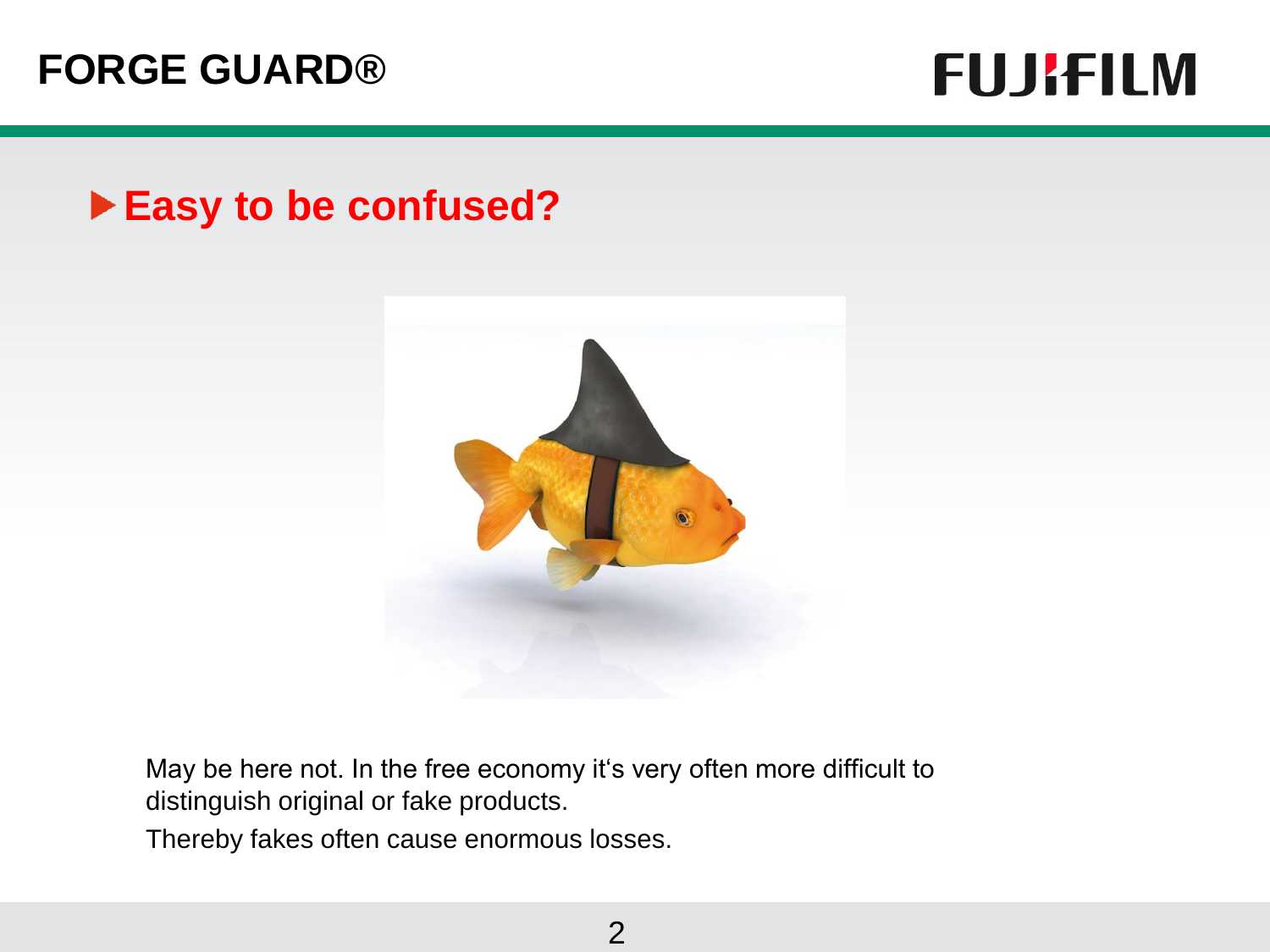### **FUJIFILM**

#### **No Comparison to the original!**



Fakes aren't only cause for loss in sales – fakes also demage the image of the originals.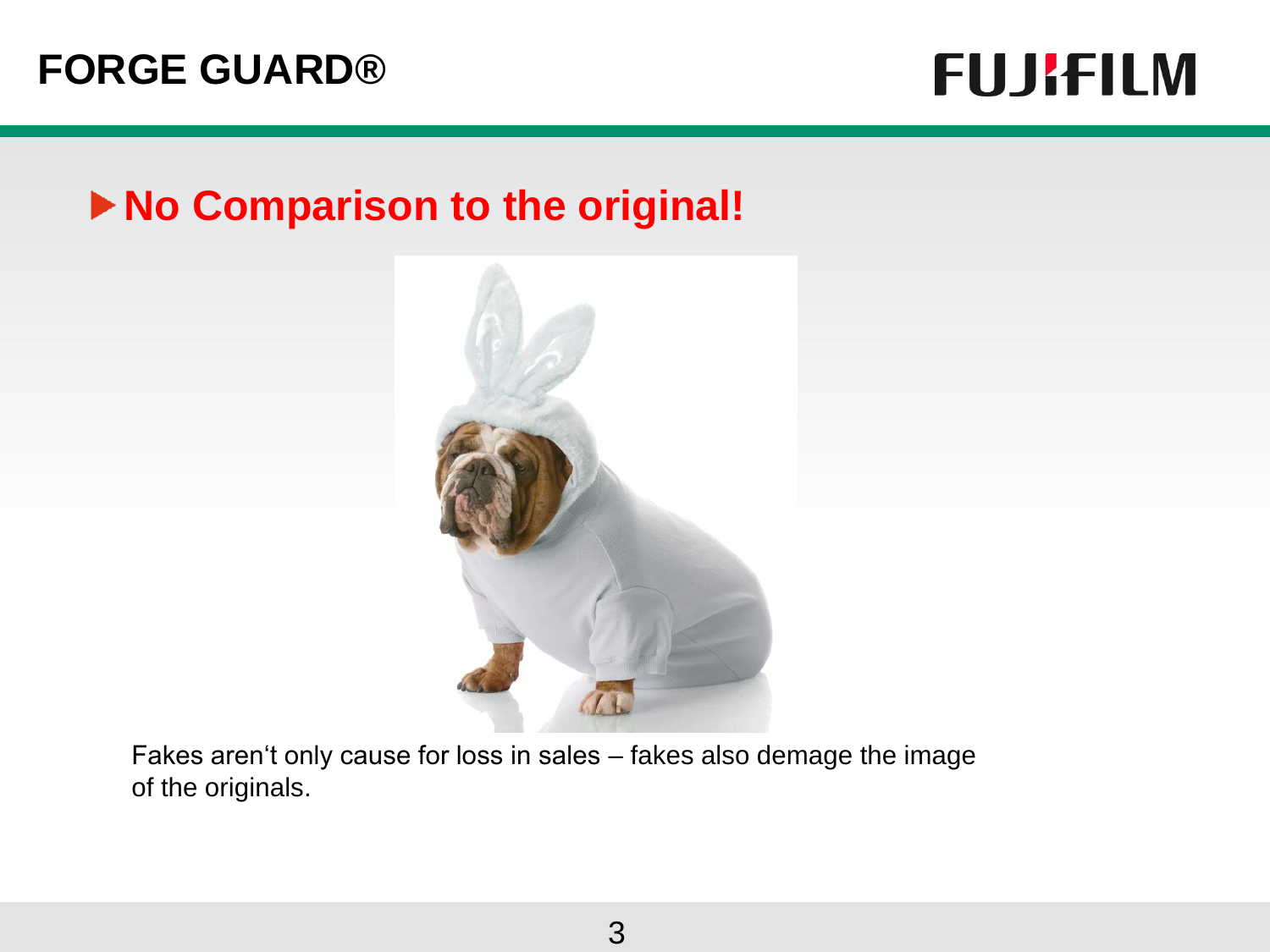

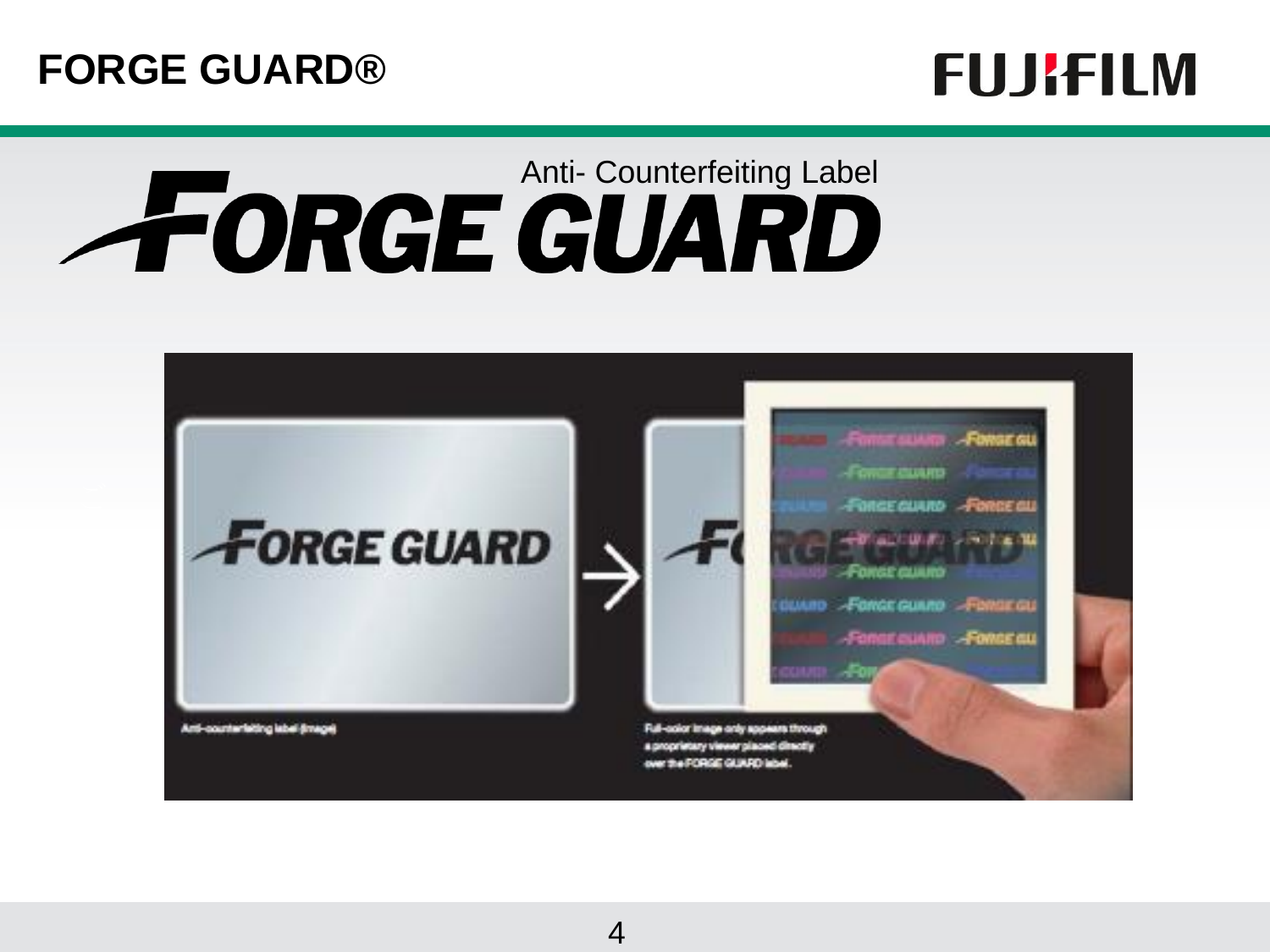## **FUJIFILM**

#### FORGE GUARD® Anti-Counterfeiting Label

- ・ Full-color hidden image creates highly protected security label
- ・ Superior heat, light and water resistance
- ・ Authenticity is easily judged by everyone

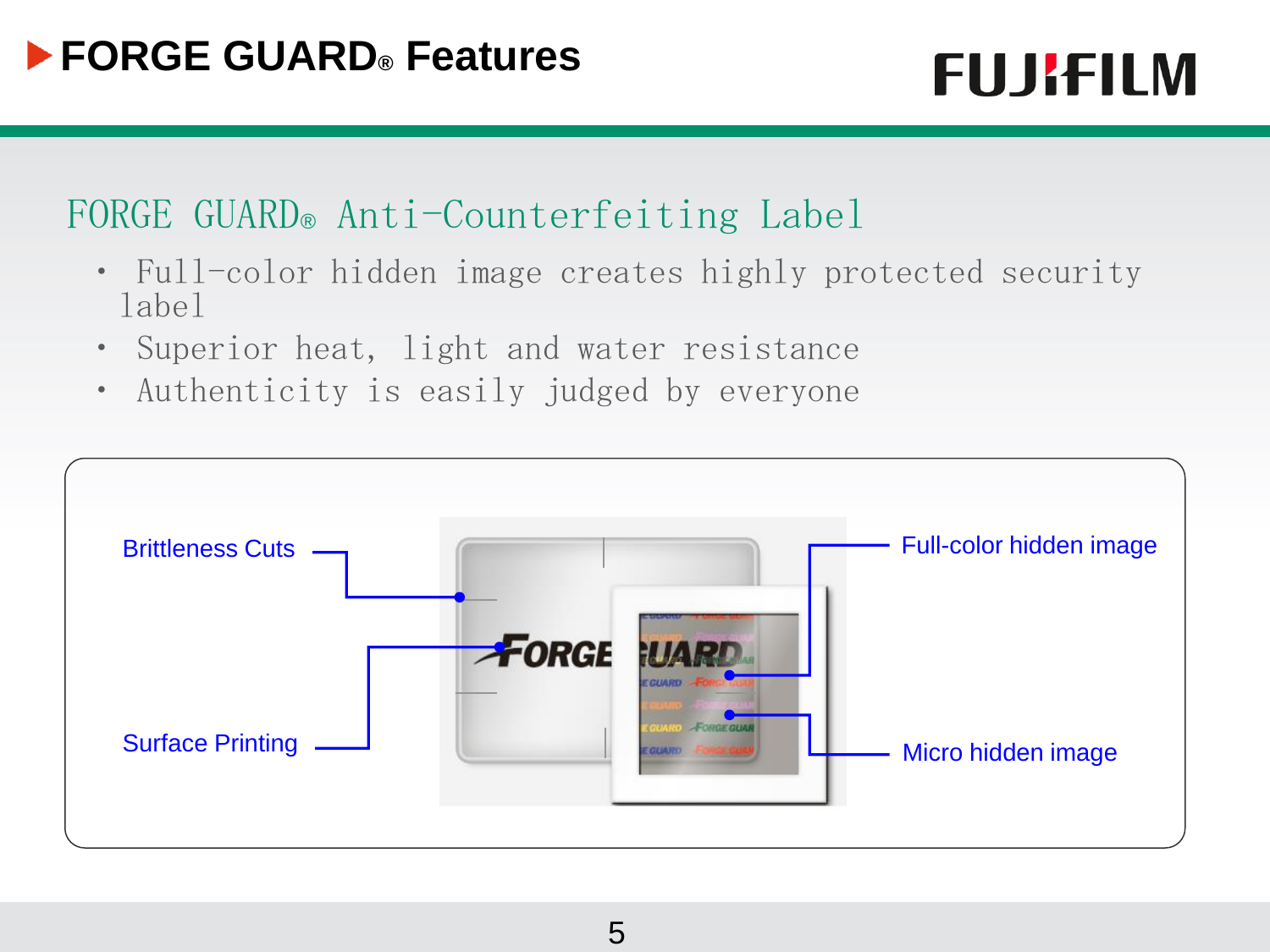### **FORGE GUARD® Feature**

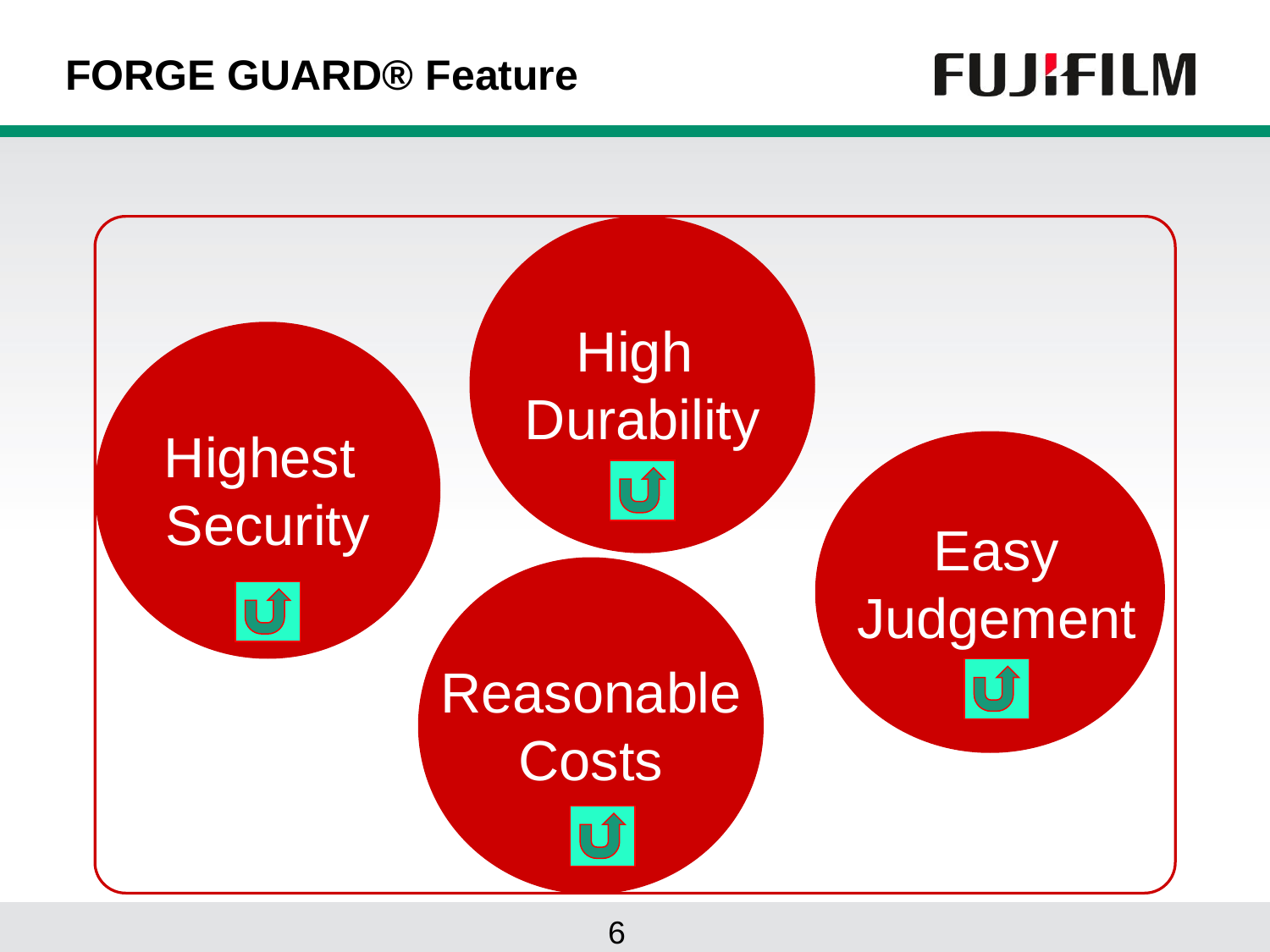## **FUJRFILM**

Full-color hidden image creates a highly protected security label

- FG can have full-color texts and images as hidden information in the label.
- This unique technology is based on FUJIFILM's own synthesized chemicals
- Internally developed process equipment
- Strict process control.
- The resulting full-color image is virtually impossible to copy due to its wide range of colors, shades and complex resolution designs.



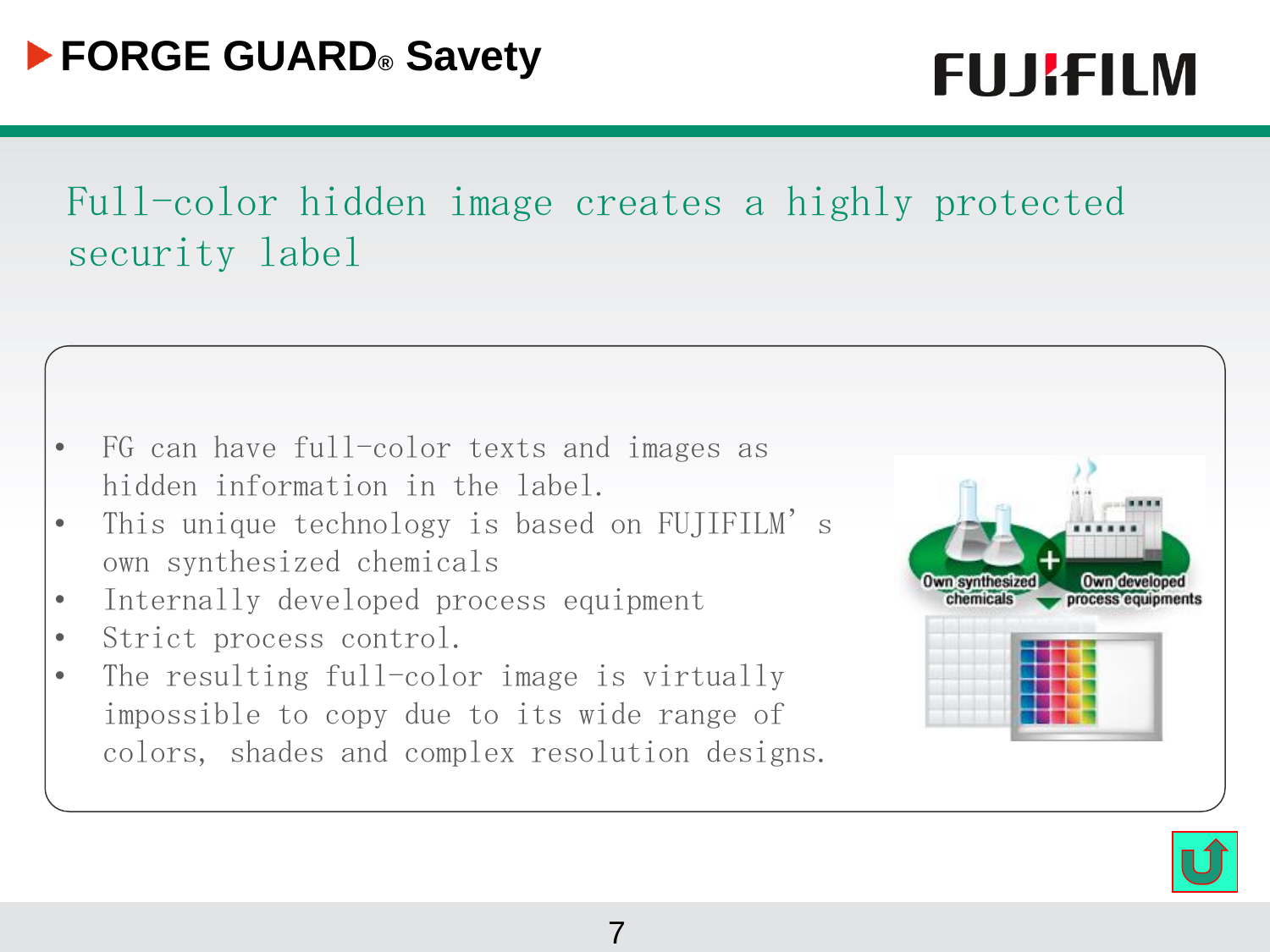## **FUJRFILM**

#### Superior heat, light and water resistance

- The full-color hidden image of FG is resistant to severe outdoor conditions such as high temperature, high humidity and sunlight.
- The full-color hidden image was stable at 200°C for 5 hrs in a practical test.
- 500 lux for 20 years in a simulation test completed at FUJIFILM's laboratory.



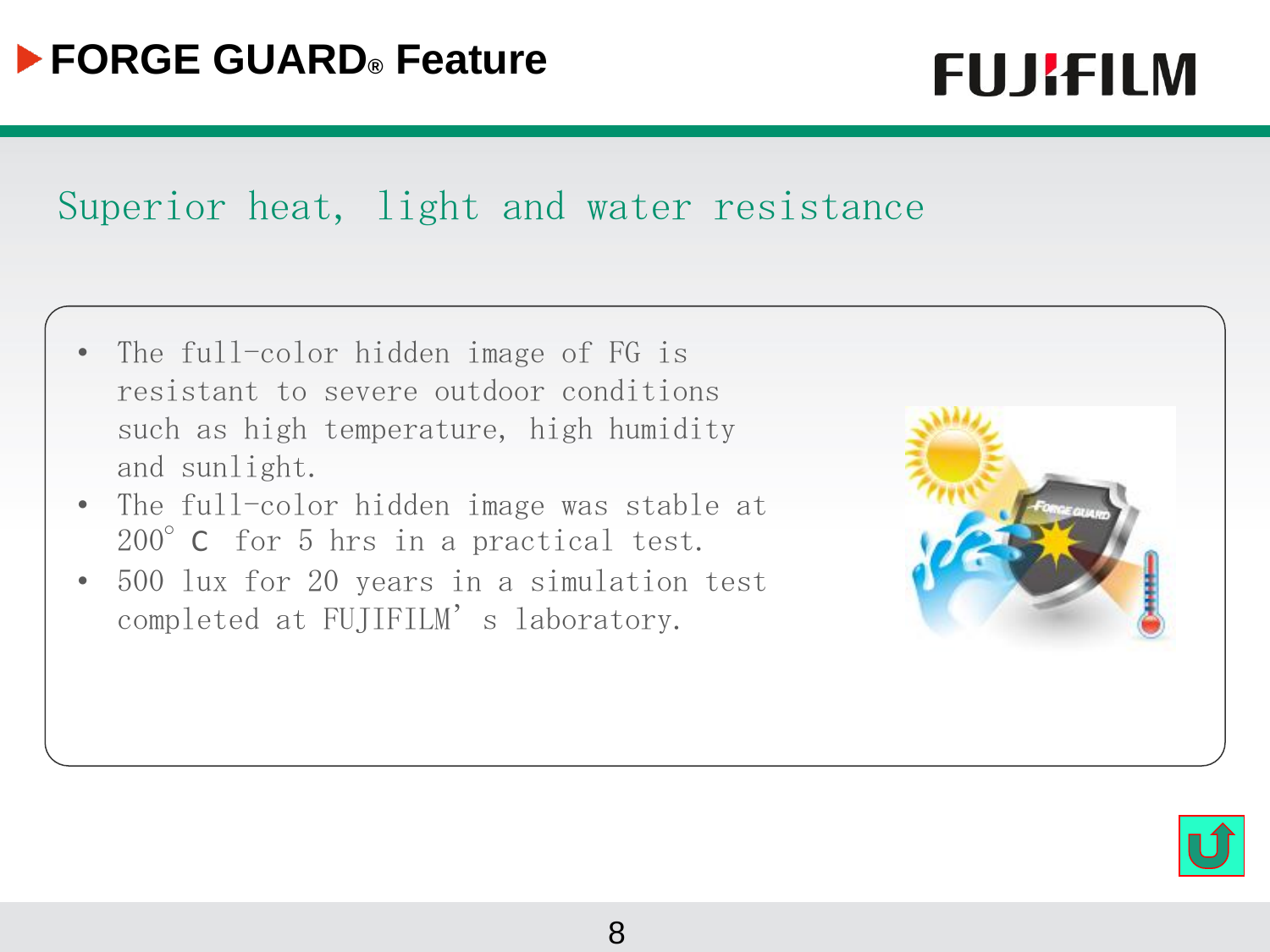

**FUJIFILM** 

#### Everyone can easily judge

| • A clear full-color and detailed hidden image   |
|--------------------------------------------------|
| appears simply by placing the proprietary viewer |
| directly over the security label.                |

- FG requires no additional technical or language skills.
- No capital investment
- No additional technologies
- Anyone can easily verify the authenticity of products anywhere.

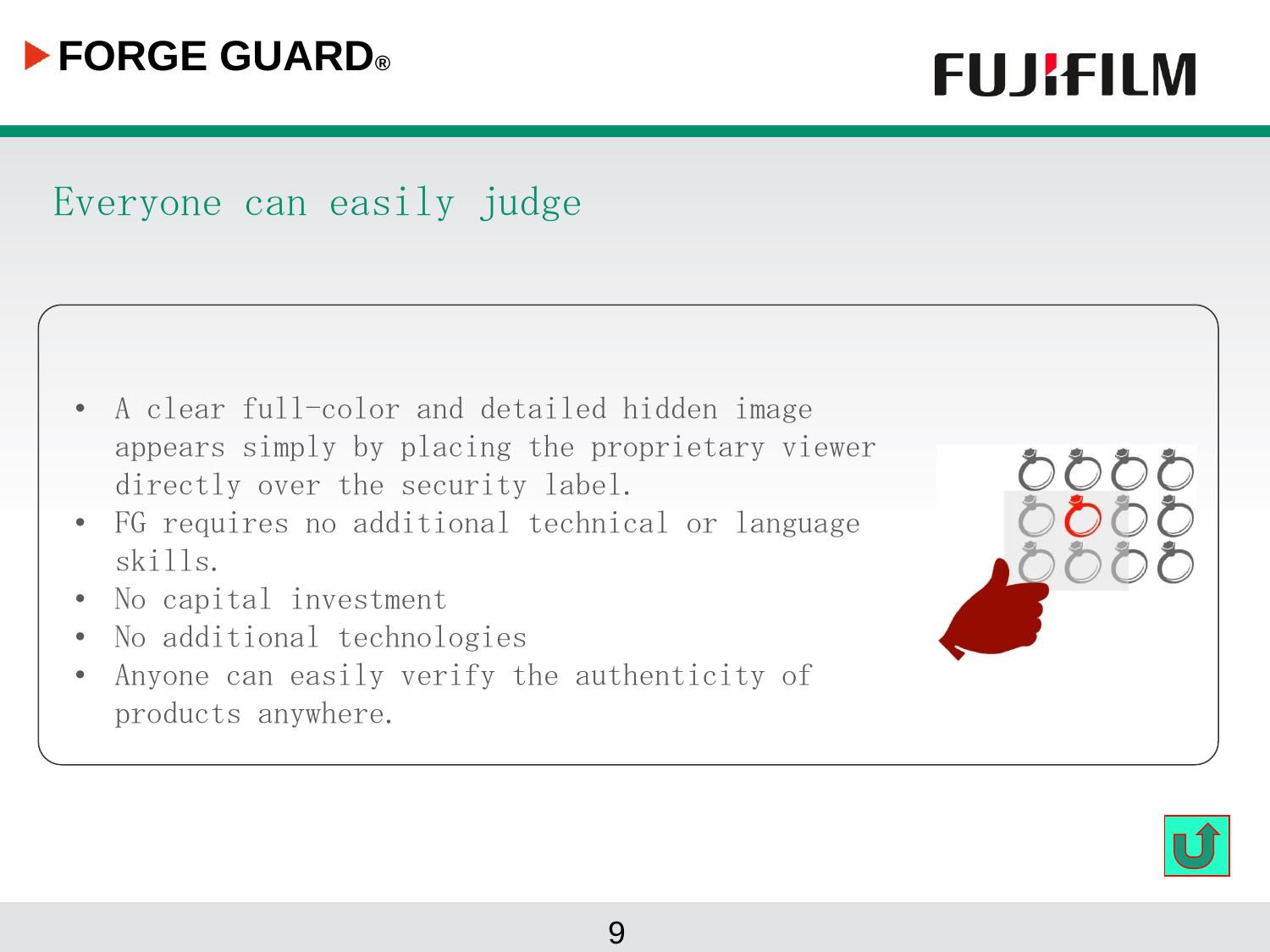## **FUJIFILM**

### **Flexible design with minimum**

FORGE GUARD requires low initial costs despite many possibilities of design- and color combinations with different sizes.



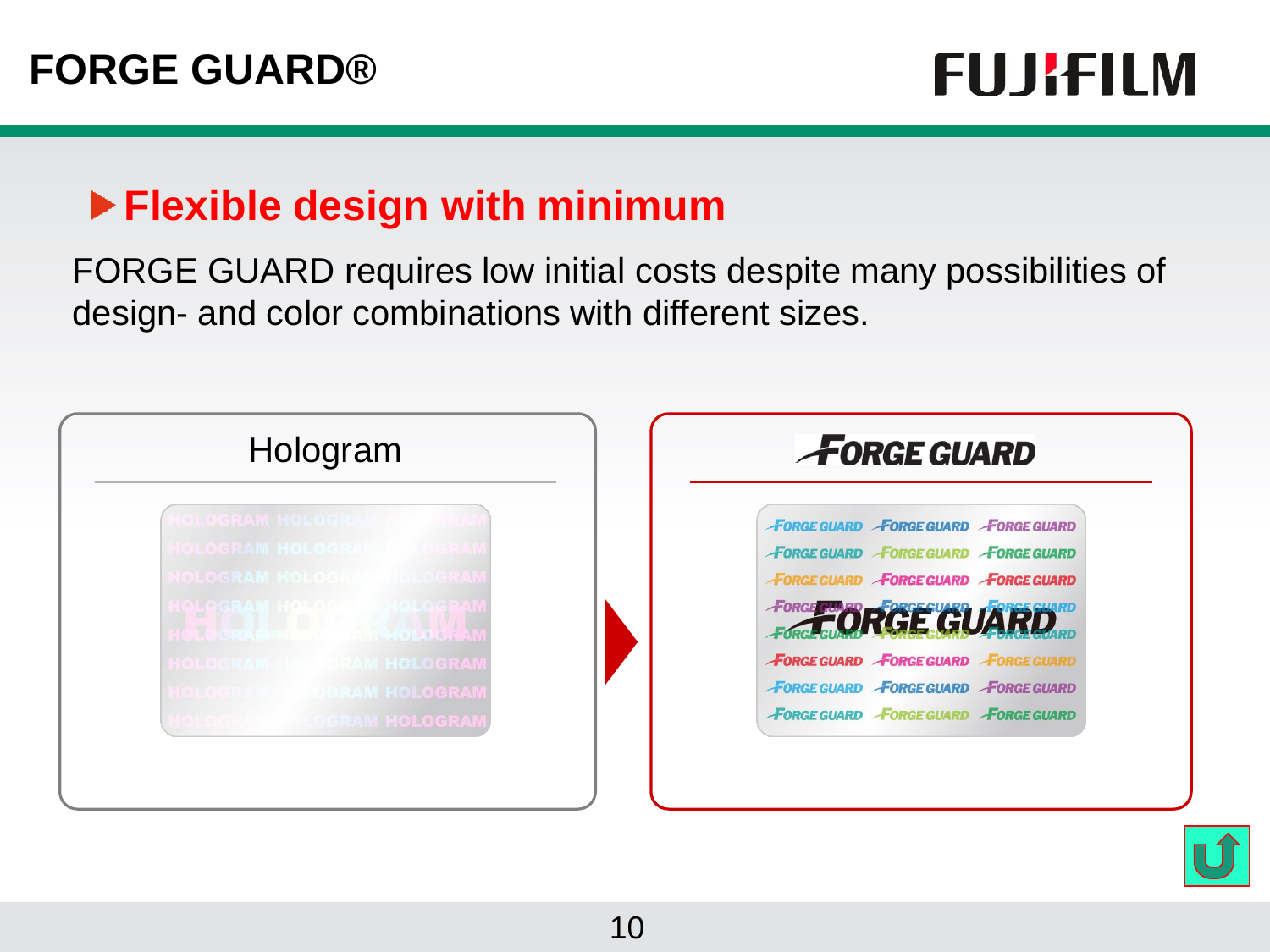### **Product Lineup**

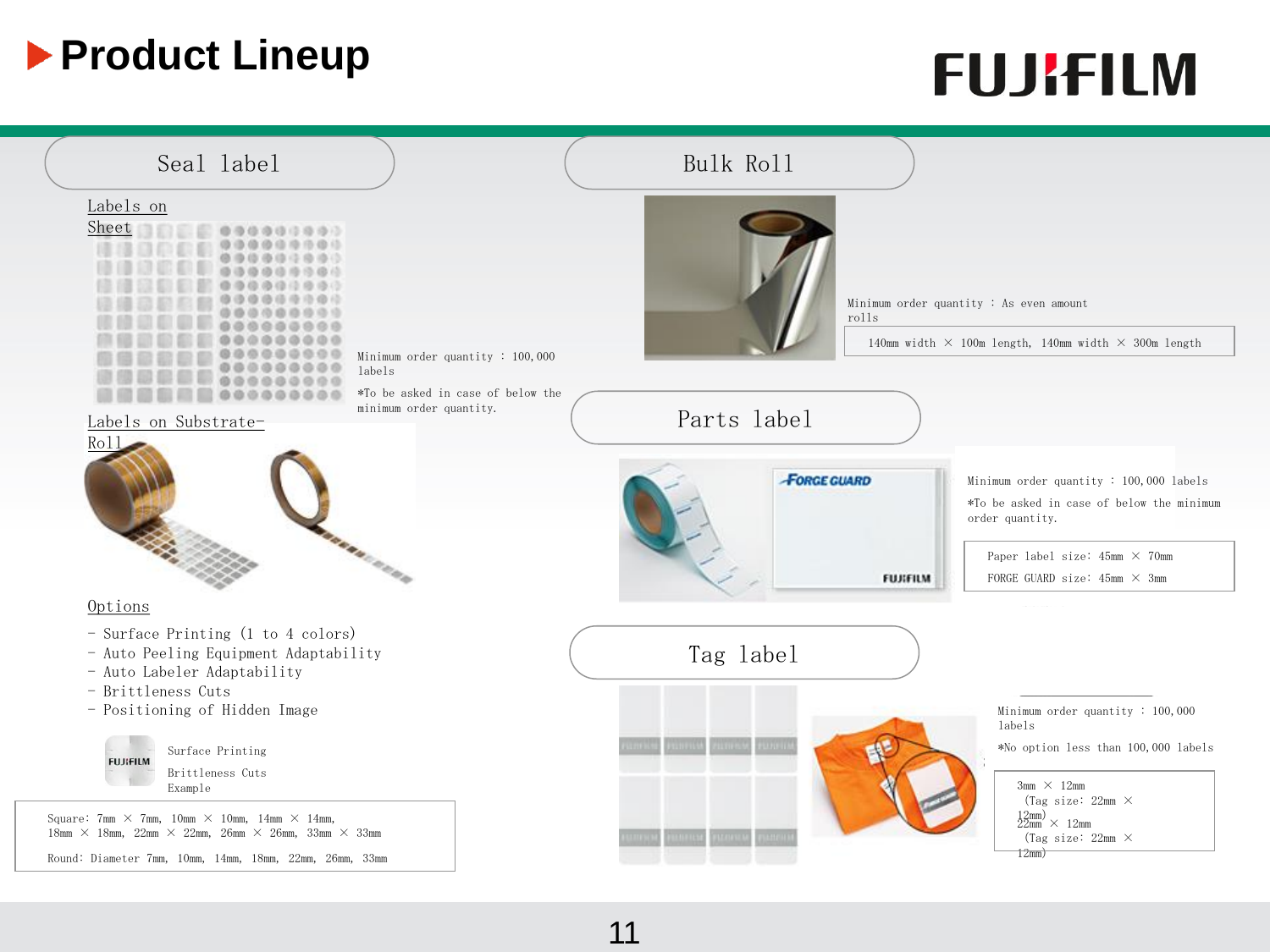### **Product Lineup: New**

### **FUJRFILM**

#### Hidden Image Numbering

1. Color: Standard 12 colors (refer FG color palette)

Possible: 1234 Impossible:





2. Character: Number( $0 \sim 9$ ), Alphabet( $A \sim Z$ ), Number and Alphabet  $(except "I" and "O")$ 

> Possible: A008, A009, A00A, A00B, ・・・ Impossible: A008, A009, A010, A011, ・・・

3.Size S(small), M(middle), L(large)

\* Can not choose the size of each digit.

\* Can choose special edition for Codan.

4. Digit 4digits, 8digits, 12digits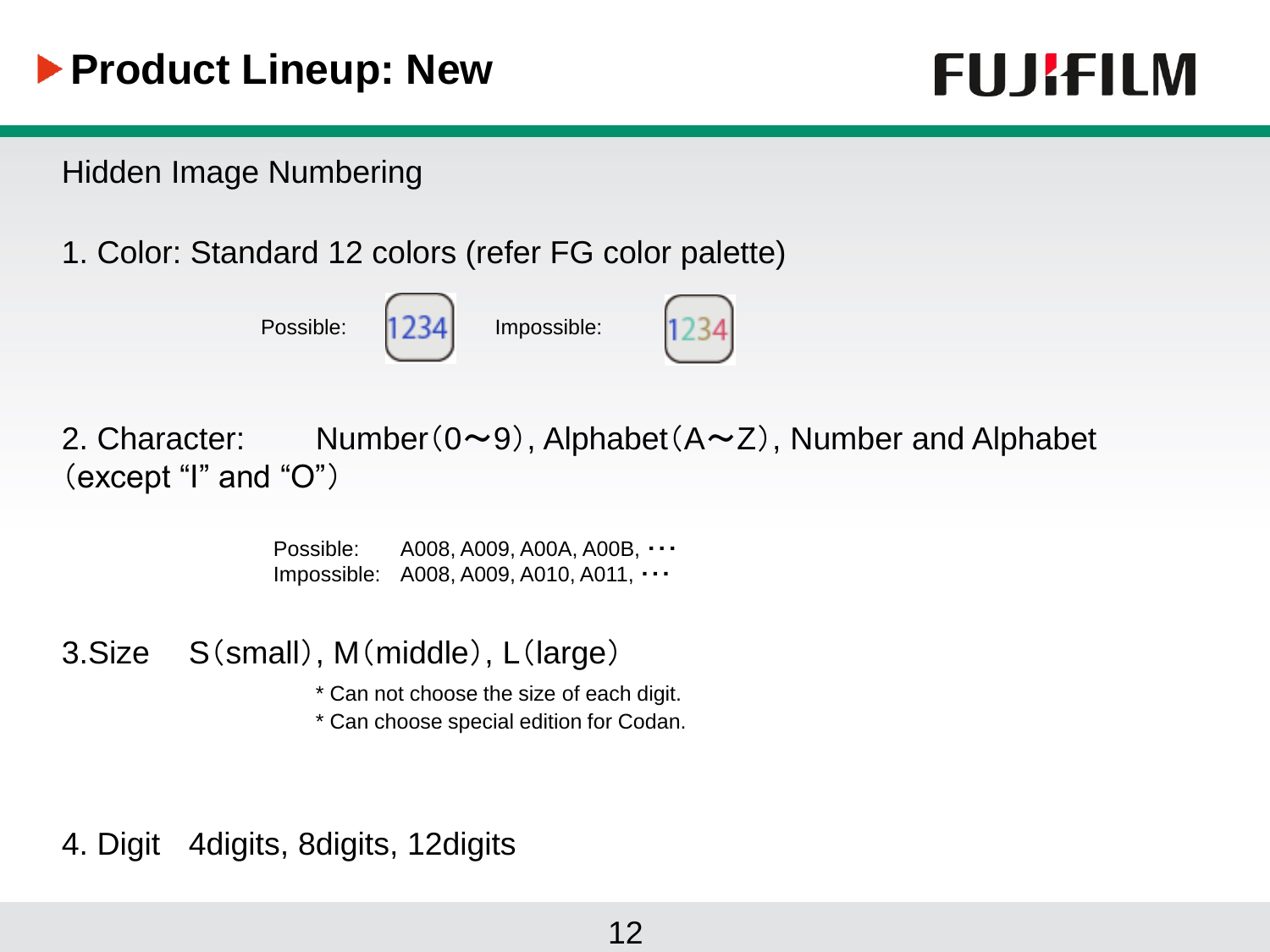### **Product Lineup**

## **FUJRFILM**



Minimum order quantity : 10 viewers

Card size is 55㎜x90㎜ and viewer size is 20㎜ x20㎜.

When you want to judge a product, you view the FORGE GUARD**®** label through the viewer's window. Minimum order quantity : 10,000 viewers \*To be asked in case of below the minimum order quantity.

Small viewer size is 15㎜x45㎜.

When you punch a hole and put it on a string, you can use it as a viewer card to let customers judge by themselves.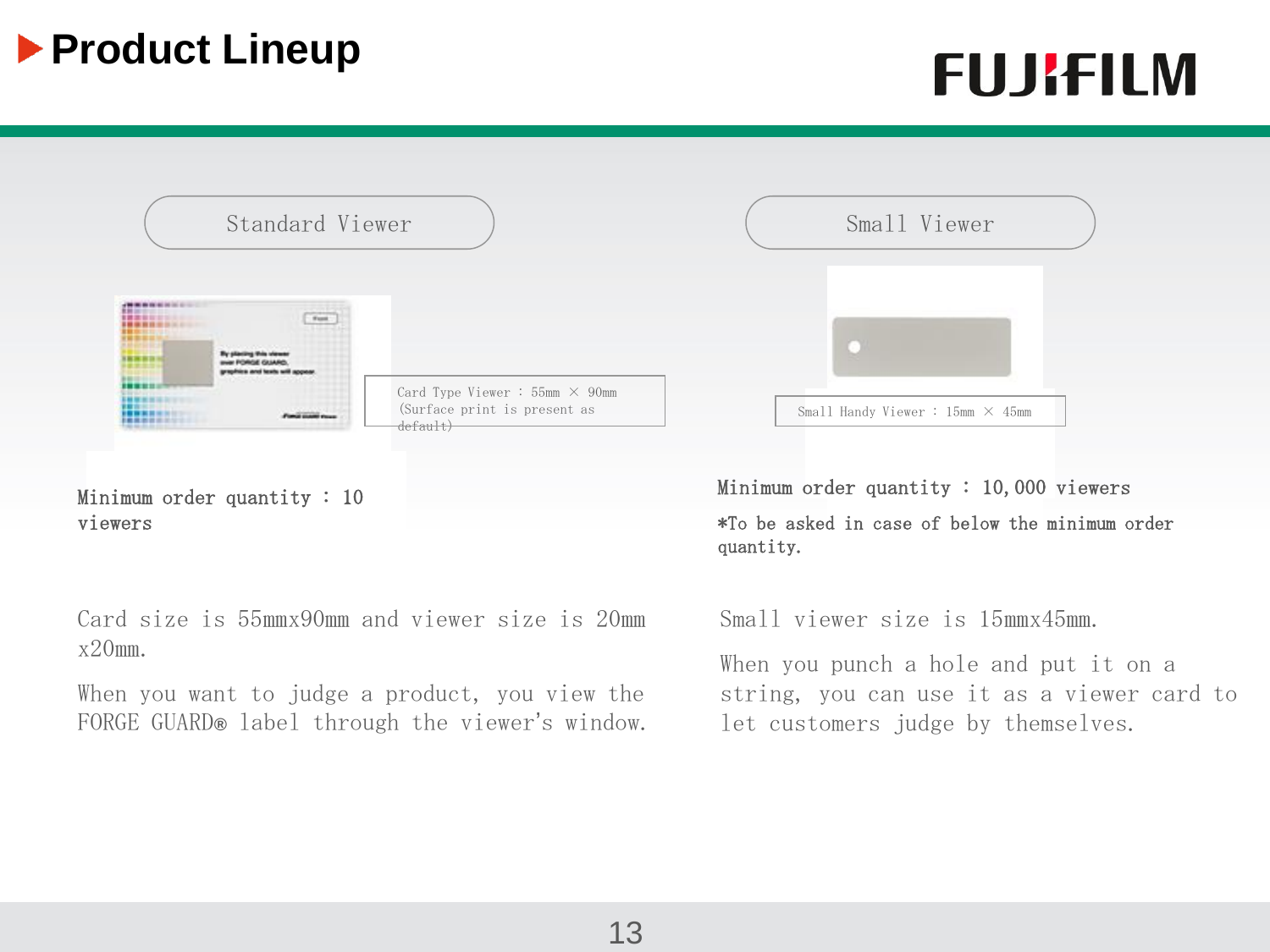### **Possible uses for FORGE GUARD®**

# **FUJRFILM**

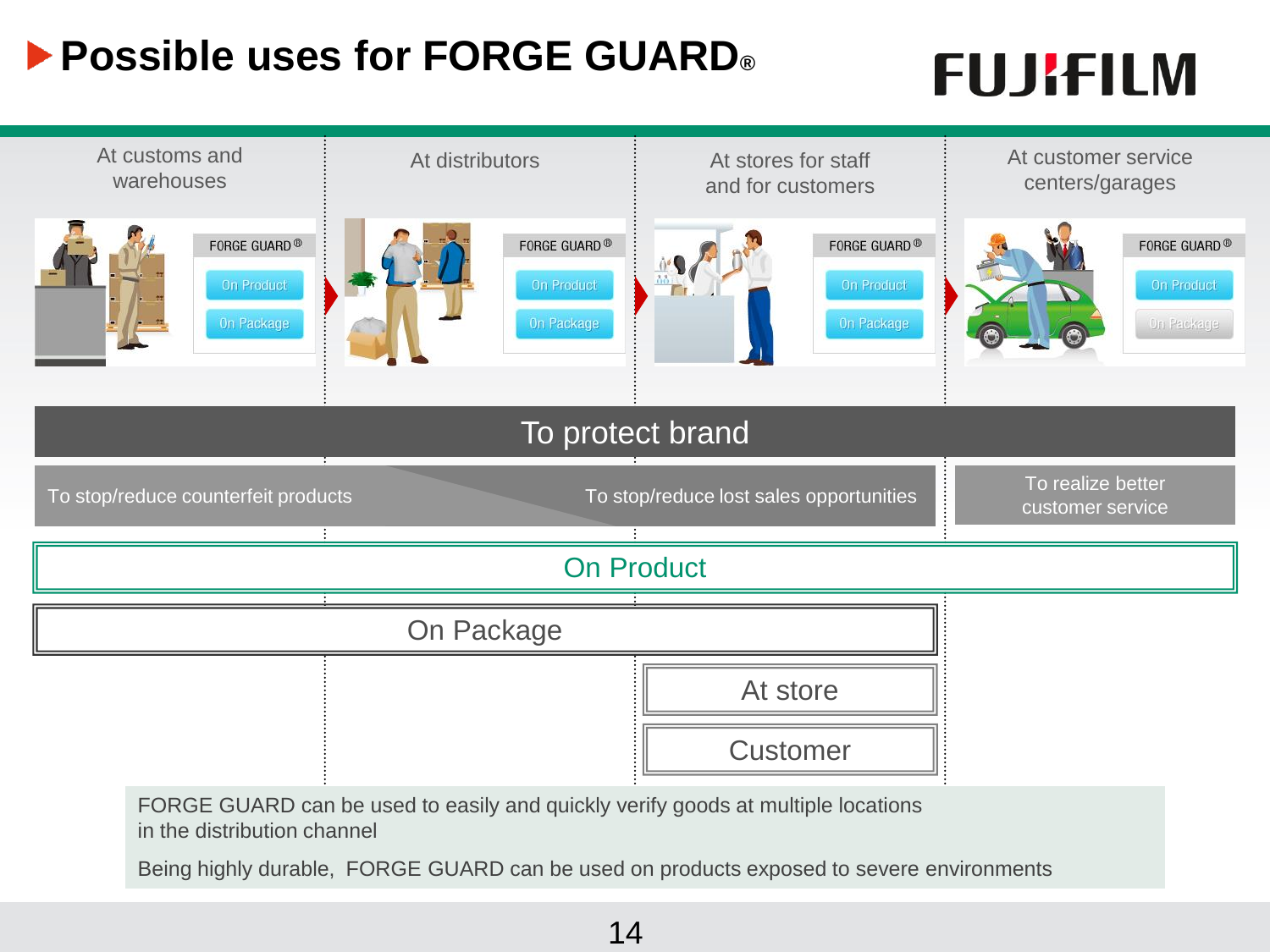#### Uses by existing customers

| <b>Product / Industry</b>  | Purpose (FORGE GUARD® functional keyword)                                     | Customer           |
|----------------------------|-------------------------------------------------------------------------------|--------------------|
| Automobile fuel filter     | To check fake or genuine. (directly put on product, heat resistant)           | <b>Hino Motors</b> |
| Construction machine parts | To refuse repair caused by counterfeit consumables at site.                   | Confidential       |
| Sportswear                 | To keep brand image and sales. (resistant to washing and drying)              | Yonex              |
| Water purifier             | To keep brand image and sales. (resistant to washing and drying)              | Confidential       |
| Fishing rod                | To keep brand image. (resistant to outdoor usage)                             | Olympic            |
| Shampoo bottle             | To keep fake product out. (resistant to high humidity and temperature)        | Confidential       |
| Watch                      | To prevent gray market/parallel import. (flexible design change)              | Confidential       |
| <b>ID</b> card             | To identify person easily and properly. (High security and easy verification) | Confidential       |
| Metal detector             | To authenticate genuine products. (resistant to outdoor usage)                | Codan              |
| Slot machine               | To prevent illegal reuse of popular machine. (high security)                  | Confidential       |
| <b>Shoes</b>               | To prevent gray market/parallel import.                                       | Krongthip Innov.   |

Additional Customer Reference Information can be found at www.fujifilm.com/products/forge\_guard/#examples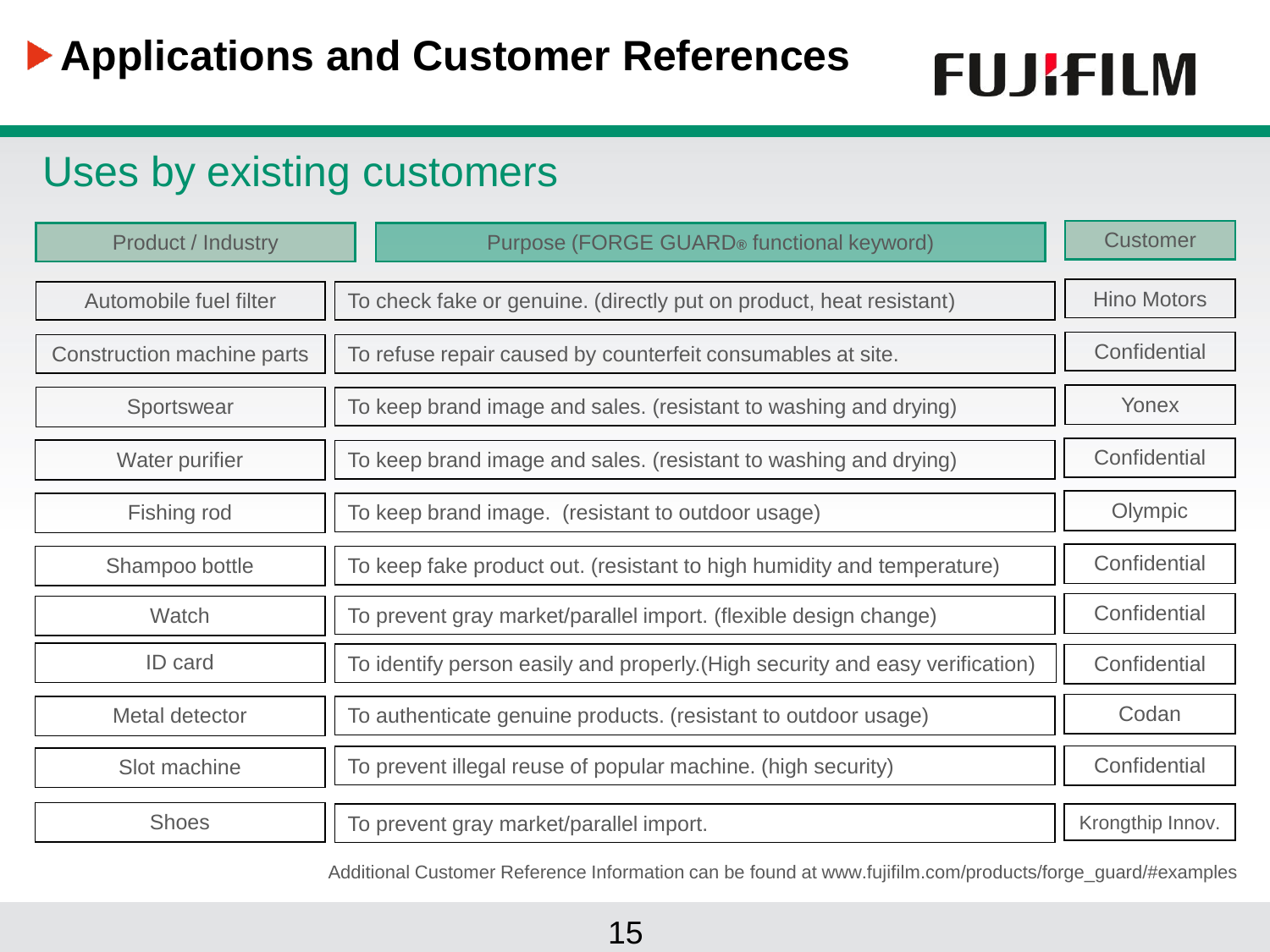## **FUJRFILM**

#### Holograms themselves can be counterfeited

Hologram technology is widely used in security labels. But today many manufacturers in emerging countries are also able to produce security labels...even with advanced hologram technology. As a result, the market can no longer rely on the hologram as an effective anti-counterfeiting tool.

FORGE GUARD can easily verify the authenticity of a genuine product

FUJIFILM developed FORGE GUARD incorporating unique technology that makes

it virtually impossible to counterfeit.

It's a new security label that has strong covert anti-counterfeiting capabilities combined with easy-to-use verification functionality

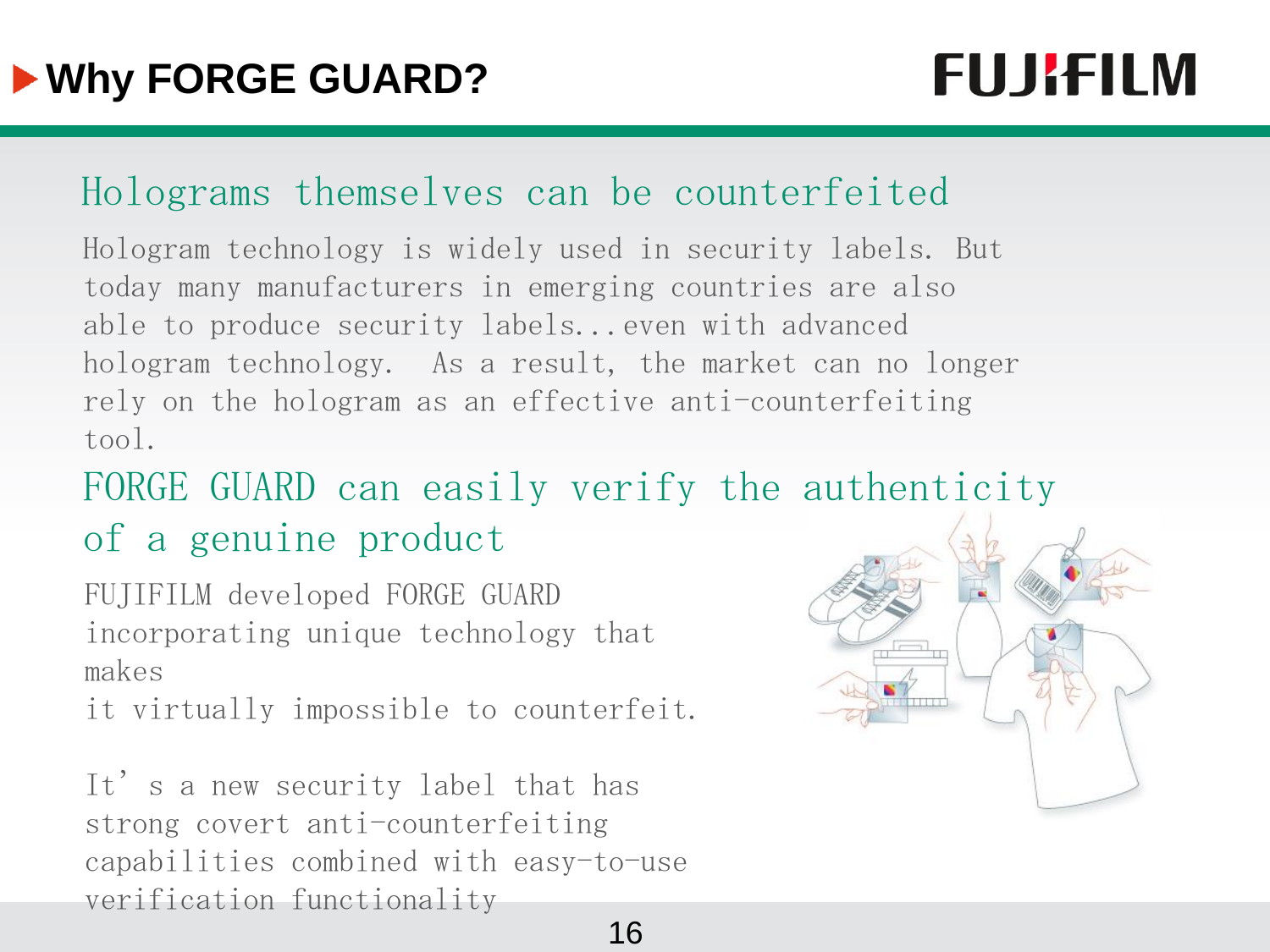

Forge Guard demonstrates strong performance in this area with test results showing no change for both standard washing cycles as well as dry cleaning

| <b>Evaluation Item</b> | <b>Result</b> | <b>Test condition</b>                                                                                                                                                                                                                                                                         |
|------------------------|---------------|-----------------------------------------------------------------------------------------------------------------------------------------------------------------------------------------------------------------------------------------------------------------------------------------------|
| <b>Heat Stability</b>  | No Change     | 110°C * 5sec with Iron                                                                                                                                                                                                                                                                        |
| Washing test           | No Change     | - Wash by 0.1 wt% detergent ag for 20 minutes<br>- Rinse for 20 minutes<br>- Natural dry                                                                                                                                                                                                      |
| Dryer test             | No Change     | - Dried in tumble dryer at 80°C until dry                                                                                                                                                                                                                                                     |
| Dry cleaning test      | No Change     | - Wash by following solvent for 35 minutes @35°C<br>·MMB(3-Methyl-3-methoxybutanol)<br>anion surfactant<br>. non-anion surfactant<br>•water<br>- Tumbler dry<br>*This test was run by independent institution.<br>*This test condition is standardized by JIS (Japanese Industrial Standard). |

Note: The above test results do not represent label quality under every condition; results using your specific conditions may vary.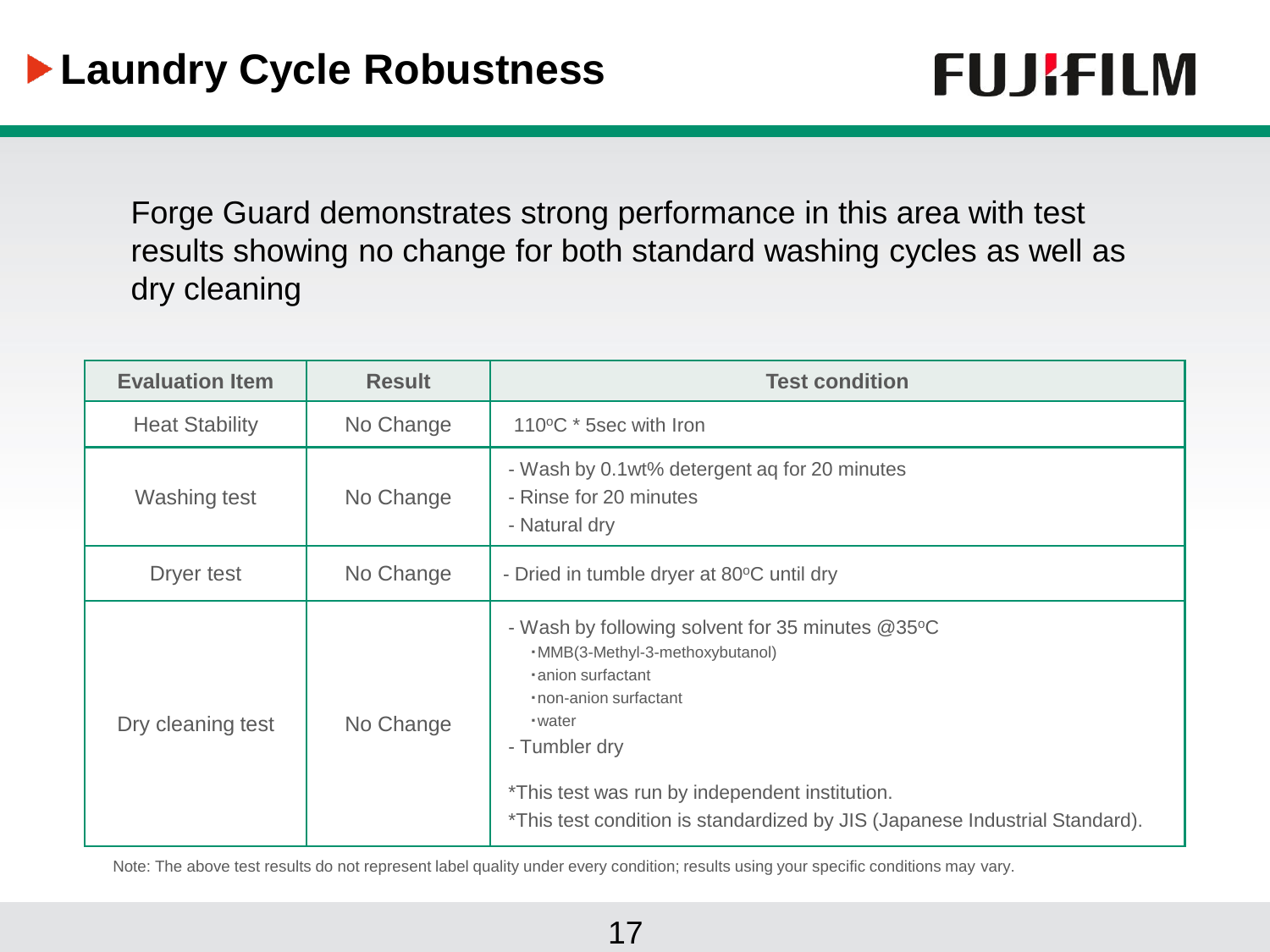### **FORGE GUARD® Samples**